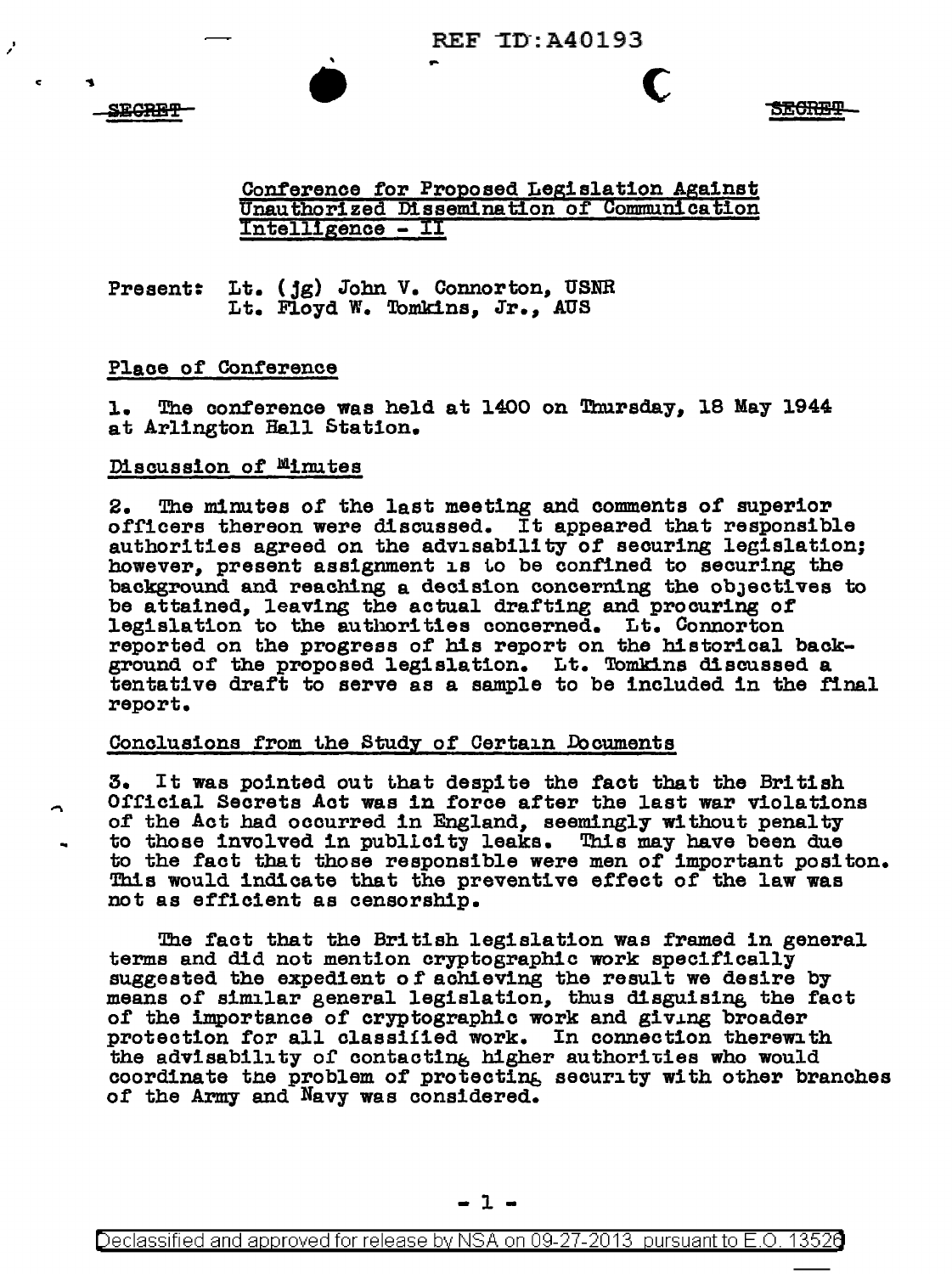**SEGRET** 

 $\mathcal{L}$  <u>eborser</u>

### Estimate of Number of Persona Connected with Cryptographic Aotivitz

 $\mathbf{r}$ 

4. Information from sources responsible for the distribution of cryptographic systems and technical instructions in the Army showed that existing records are inadequate to supply an accurate estimate of the number of persons entrusted with cryptographic documents. Distribution within the Army is reported by organizations within which a number of persons having access to the documents varies widely. Besides the armed forces approximately nine executive agencies of the Covernment receive material of this sort from Army sources in varying amounts. By a rough estimate the number of persons having access to this material exceeds 50,000.

It is estimated that over 3,000 persona connected with the Army and approximately 5,000 with the Navy have had broader training involving cryptanalysis and in connection with their work have had access in varying degree either to information concerning enemy ciphers or codes or information concerning the success of our operations in this field.

Proposed Form of Final Report

5. It was agreed that conclusions arrived at as a result of these conferences should be presented under the following headings:

- A. Purpose of the Report
- B. Historical Background
- c. Deficiency of Present Legislation
- D. Proposed Legislation
	- (1) Necessary Elements to be Contained therein<br>(2) Tentative Draft
	- Tentative Draft
- E. Considerations in Procuring Legislation

Interpretation of the Word "Wilfully"

6. In connection with the word "wilfully" in the Diplomatic Code Act of June 10, 1943, a cursory investigation revealed a general acceptance of the term as meaning "intentionally or designedly without lawful excuse, but not necessarily with an evil intent". Therefore it would seem that the Act as now in Therefore it would seem that the Act as now in force would not reauire proof of an affirmative intent to injure the United States.

- 2 -